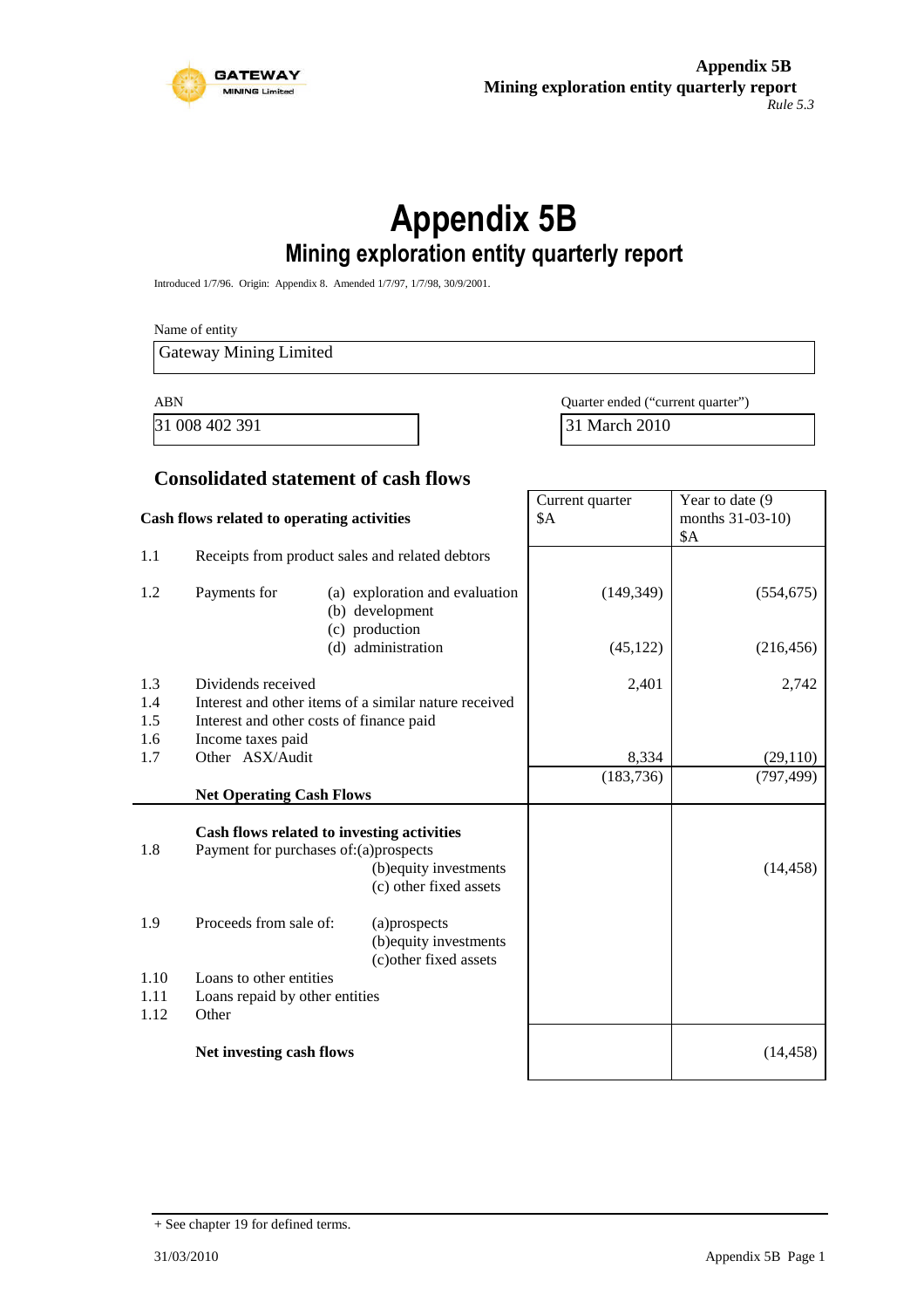

|      |                                                   | Current quarter | Year to date (9 months) |
|------|---------------------------------------------------|-----------------|-------------------------|
|      |                                                   | \$Α             | $31-03-10$              |
|      |                                                   |                 | \$A                     |
| 1.13 | Total operating and investing cash flows (brought | (183, 736)      | (811, 957)              |
|      | forward)                                          |                 |                         |
|      | Cash flows related to financing activities        |                 |                         |
| 1.14 | Proceeds from issues of shares, options, etc.     |                 | 1,060,000               |
| 1.15 | Proceeds from sale of forfeited shares            |                 |                         |
| 1.16 | Proceeds from borrowings                          |                 |                         |
| 1.17 | Repayment of borrowings                           |                 |                         |
| 1.18 | Dividends paid                                    |                 |                         |
| 1.19 | Other (provide details if material)               |                 | 69,960                  |
|      | Net financing cash flows                          |                 | 990,040                 |
|      |                                                   |                 |                         |
|      | Net increase (decrease) in cash held              | (183, 736)      | 178,083                 |
| 1.20 | Cash at beginning of quarter/year to date         | 595,235         | 233,416                 |
| 1.21 | Exchange rate adjustments to item 1.20            |                 |                         |
| 1.22 | Cash at end of quarter                            | 411,499         | 411,499                 |

## **Payments to directors of the entity and associates of the directors Payments to related entities of the entity and associates of the related entities**

|                      |                                                                  | Current quarter<br>\$Α |
|----------------------|------------------------------------------------------------------|------------------------|
| 1.23                 | Aggregate amount of payments to the parties included in item 1.2 | 32,150                 |
| 1.24                 | Aggregate amount of loans to the parties included in item 1.10   |                        |
| $\sim$ $\sim$ $\sim$ |                                                                  |                        |

1.25 Explanation necessary for an understanding of the transactions

### **Non-cash financing and investing activities**

2.1 Details of financing and investing transactions which have had a material effect on consolidated assets and liabilities but did not involve cash flows

2.2 Details of outlays made by other entities to establish or increase their share in projects in which the reporting entity has an interest

<sup>+</sup> See chapter 19 for defined terms.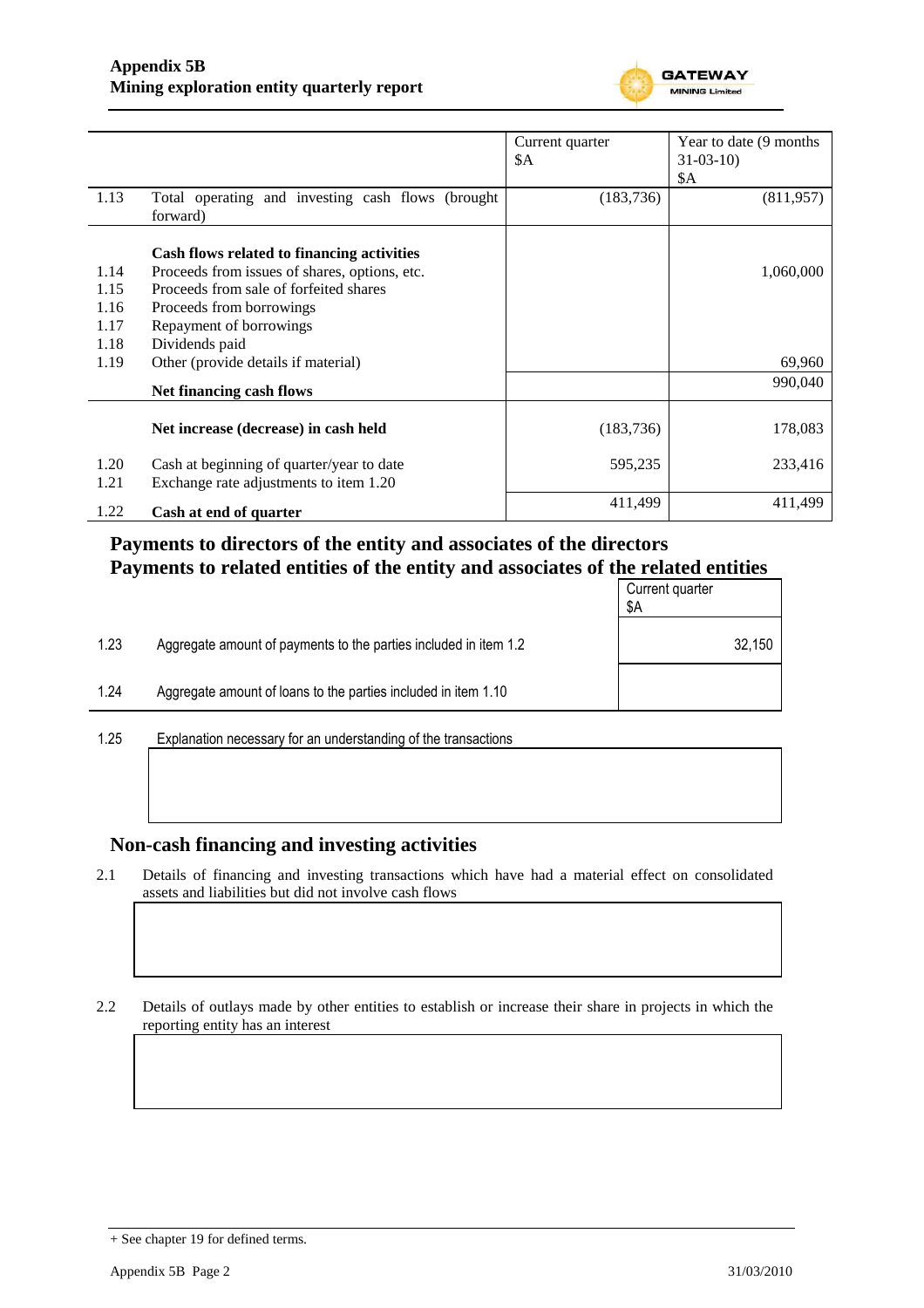

### **Financing facilities available**

*Add notes as necessary for an understanding of the position.*

|     |                             | Amount available<br>\$A'000 | Amount used<br>\$A'000 |
|-----|-----------------------------|-----------------------------|------------------------|
| 3.1 | Loan facilities             |                             |                        |
| 3.2 | Credit standby arrangements |                             |                        |
|     |                             |                             |                        |

### **Estimated cash outflows for next quarter**

|     | <b>Total</b>               |         |
|-----|----------------------------|---------|
|     |                            | 150,000 |
| 4.2 | Development                |         |
| 4.1 | Exploration and evaluation | 150,000 |
|     |                            | \$A     |

# **Reconciliation of cash**

| Reconciliation of cash at the end of the quarter (as<br>shown in the consolidated statement of cash flows) to<br>the related items in the accounts is as follows. |                                                  | Current quarter<br>\$A | Previous quarter<br>\$A |
|-------------------------------------------------------------------------------------------------------------------------------------------------------------------|--------------------------------------------------|------------------------|-------------------------|
| 5.1                                                                                                                                                               | Cash on hand and at bank                         | 411,499                | 595,235                 |
| 5.2                                                                                                                                                               | Deposits at call                                 |                        |                         |
| 5.3                                                                                                                                                               | Bank overdraft                                   |                        |                         |
| 5.4                                                                                                                                                               | Other (provide details)                          |                        |                         |
|                                                                                                                                                                   | <b>Total: cash at end of quarter</b> (item 1.22) | 411,499                | 595,235                 |

### **Changes in interests in mining tenements**

|     |                         | Tenement reference      | Nature of  | Interest at | Interest at |
|-----|-------------------------|-------------------------|------------|-------------|-------------|
|     |                         |                         | interest   | beginning   | end of      |
|     |                         |                         | (note (2)) | of quarter  | quarter     |
| 6.1 | Interests in mining     | P53/1325 to 1329,       |            | 75%         | $0\%$       |
|     | tenements relinquished, | P57/1132, 1156 to 1162, |            |             |             |
|     | reduced or lapsed       | 1165,1166               |            |             |             |
|     |                         | P53/1303 to 1306,       |            | 100%        | $0\%$       |
|     |                         | P57/1133, 1136, 1163,   |            |             |             |
|     |                         | 1164, 1167 to 1170,     |            |             |             |
| 6.2 | Interests in mining     |                         |            |             |             |
|     | tenements acquired or   |                         |            |             |             |
|     | increased               |                         |            |             |             |
|     |                         |                         |            |             |             |
|     |                         |                         |            |             |             |

<sup>+</sup> See chapter 19 for defined terms.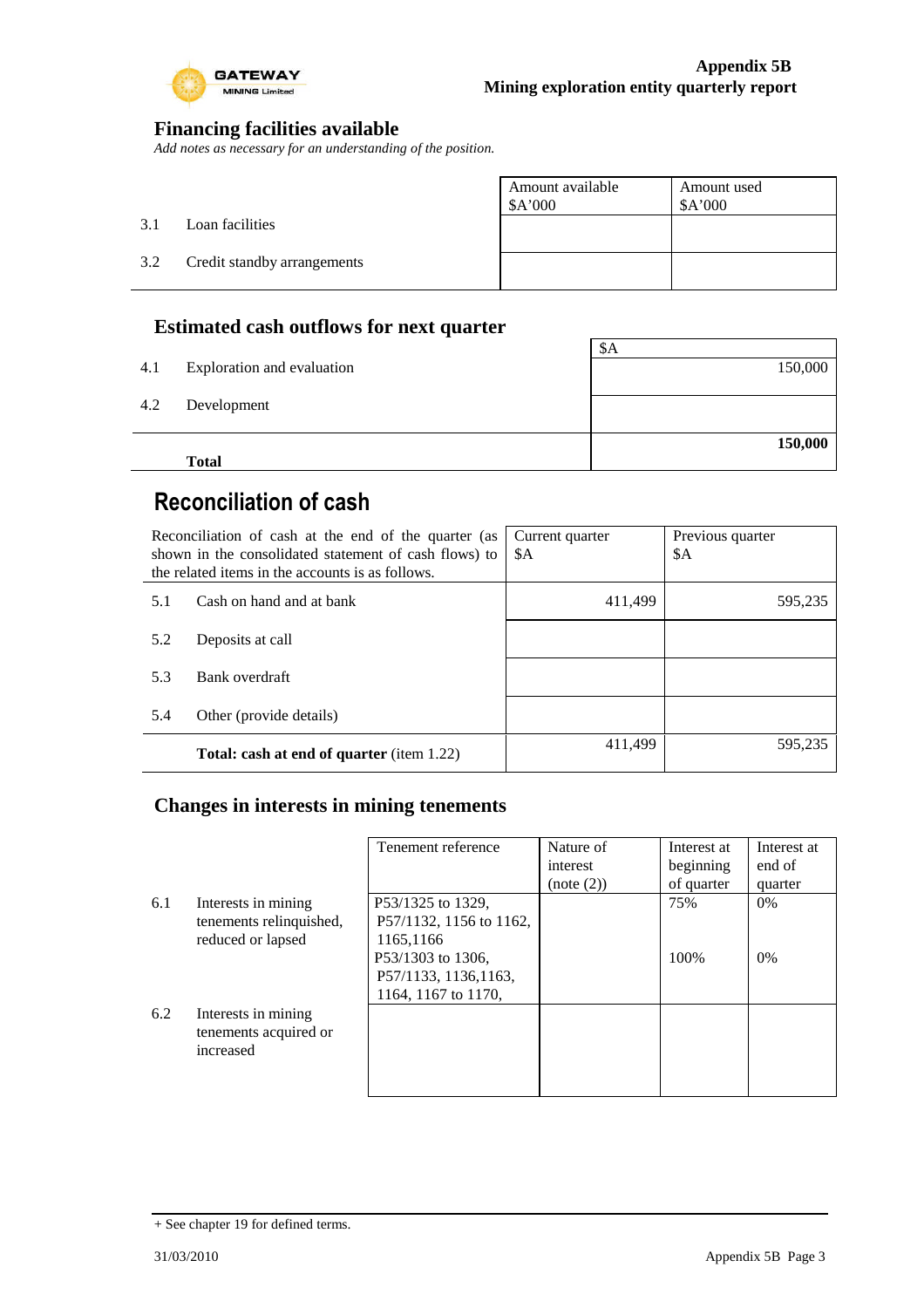

#### **Issued and quoted securities at end of current quarter**

*Description includes rate of interest and any redemption or conversion rights together with prices and dates.*

|      |                                                | Total number           | Number quoted | Issue price per      | Amount paid up per             |
|------|------------------------------------------------|------------------------|---------------|----------------------|--------------------------------|
|      |                                                |                        |               | security (see note   | security (see note 3)          |
| 7.1  | Preference                                     |                        |               | $3)$ (cents)         | (cents)                        |
|      | <sup>+</sup> securities                        |                        |               |                      |                                |
|      | (description)                                  |                        |               |                      |                                |
| 7.2  | Changes during                                 |                        |               |                      |                                |
|      | quarter                                        |                        |               |                      |                                |
|      | (a) Increases                                  |                        |               |                      |                                |
|      | through issues                                 |                        |               |                      |                                |
|      | (b) Decreases<br>through returns of            |                        |               |                      |                                |
|      | capital, buy-                                  |                        |               |                      |                                |
|      | backs,                                         |                        |               |                      |                                |
|      | redemptions                                    |                        |               |                      |                                |
| 7.3  | <sup>+</sup> Ordinary                          | 123,372,962            | 123,372,962   |                      |                                |
|      | securities                                     |                        |               |                      |                                |
|      |                                                |                        |               |                      |                                |
| 7.4  | Changes during<br>quarter                      |                        |               |                      |                                |
|      | (a) Increases                                  |                        |               |                      |                                |
|      | through issues                                 |                        |               |                      |                                |
|      | (b) Decreases                                  |                        |               |                      |                                |
|      | through returns of                             |                        |               |                      |                                |
|      | capital, buy-backs<br><sup>+</sup> Convertible |                        |               |                      |                                |
| 7.5  | debt securities                                |                        |               |                      |                                |
|      | (description)                                  |                        |               |                      |                                |
| 7.6  | Changes during                                 |                        |               |                      |                                |
|      | quarter                                        |                        |               |                      |                                |
|      | (a) Increases                                  |                        |               |                      |                                |
|      | through issues                                 |                        |               |                      |                                |
|      | (b) Decreases<br>through securities            |                        |               |                      |                                |
|      | matured,                                       |                        |               |                      |                                |
|      | converted                                      |                        |               |                      |                                |
| 7.7  | <b>Options</b>                                 |                        |               | Exercise price       | Expiry date                    |
|      | (description and                               |                        |               |                      |                                |
|      | conversion factor)                             | 4,000,000              |               | 30 cents             | 30 November 2011               |
|      |                                                | 6,250,000<br>7,000,000 |               | 15 cents<br>10 cents | 30 June 2011<br>7 October 2011 |
|      |                                                |                        |               |                      |                                |
| 7.8  | Issued during                                  |                        |               |                      |                                |
|      | quarter                                        |                        |               |                      |                                |
| 7.9  | <b>Exercised</b> during                        |                        |               |                      |                                |
|      | quarter                                        |                        |               |                      |                                |
| 7.10 | <b>Expired during</b>                          |                        |               |                      |                                |
| 7.11 | quarter<br><b>Debentures</b>                   |                        |               |                      |                                |
|      | (totals only)                                  |                        |               |                      |                                |
| 7.12 | <b>Unsecured notes</b>                         |                        |               |                      |                                |
|      | (totals only)                                  |                        |               |                      |                                |
|      |                                                |                        |               |                      |                                |

<sup>+</sup> See chapter 19 for defined terms.